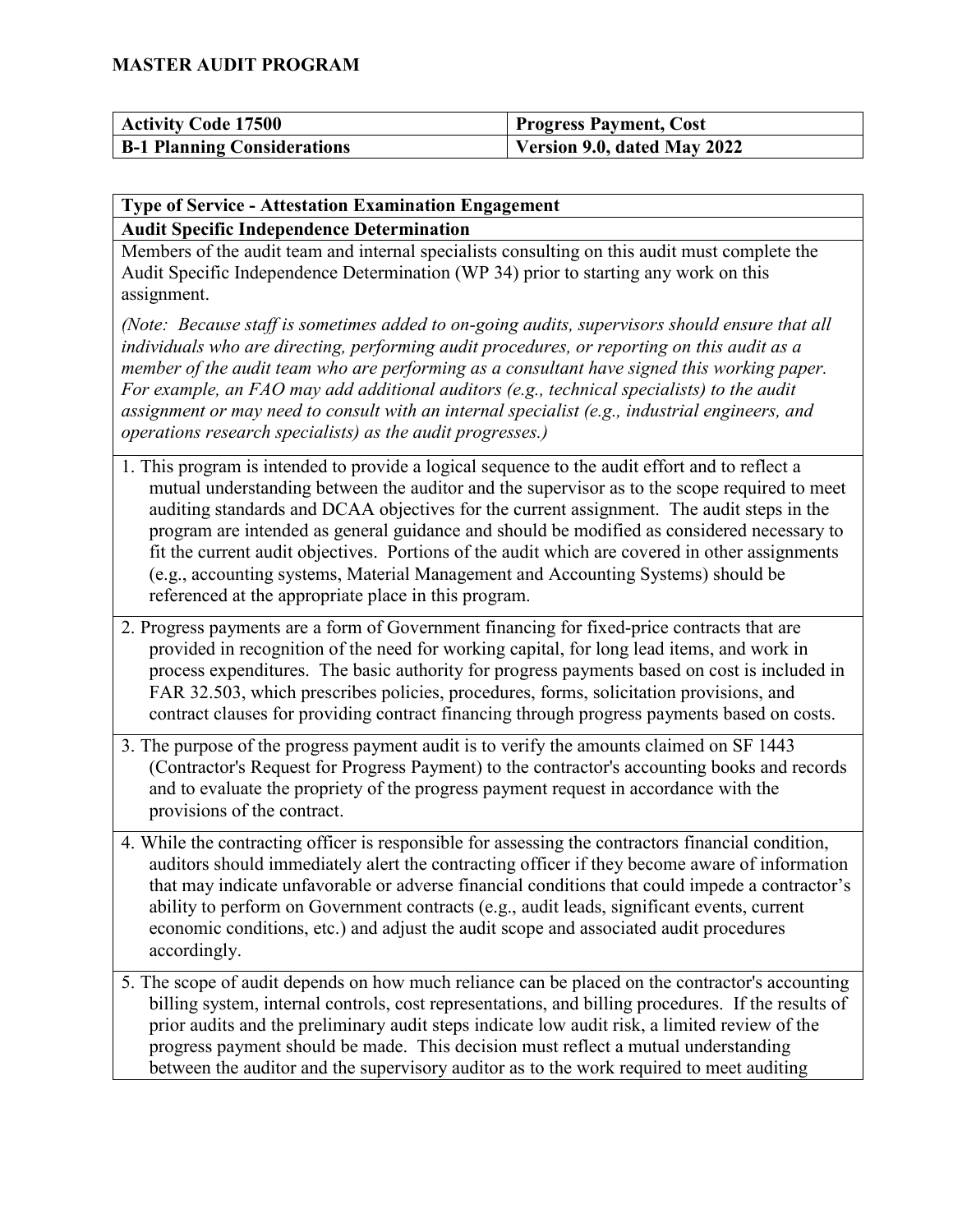#### **Type of Service - Attestation Examination Engagement**

standards and DCAA objectives. As with any audit, the audit scope must also consider any specific concerns raised by the contracting officer.

- 6. This program does not replace individual auditor judgment and may be supplemented or revised to satisfy the needs of a particular assignment.
- 7. Arrange an entrance conference with the contractor personnel responsible for preparing the progress payment.
- 8. The objective of progress payments is to provide the contractor with interim financing for a percentage (stated in contract) of allowable costs incurred for undelivered and uninvoiced items. The amount of financing is also subject to other limitations specified in the progress payment contract clause. As contract items are delivered and accepted, progress payment amounts are reduced (liquidated) against payments due for completed items using the liquidation method stated in the contract.
- 9. The inherent risks to the Government of interim financing are (i) the time value of money if the contractor receives premature payments or is overpaid; and (ii) the loss of goods and services if the contractor does not deliver or does not meet contractual specifications. Auditors should monitor and minimize these risks by being alert for high risk situations such as poor financial conditions, low cash balances, losses on contract work, etc. During performance of risk assessments, auditors are reminded to contact the contracting officer to obtain the contractor's financial condition information for risk assessment purposes. Considerations for the instant progress payment request (SF 1443) that could impact the Government's risk of premature/overpayment include:
	- a. Overstating the contract price (Item 5).
	- b. Overstating total costs incurred to date (Items 12).
	- c. Understating the incurred costs to date and estimate to complete (Items 12.ba and 12.c).
	- d. Overstating subcontractor claims (Item 14.e).
	- e. Understating the costs attributable to items delivered and invoiced.
	- f. Using an inappropriate progress payment rate.
	- g. Using an inappropriate liquidation rate.
	- h. Misapplying the loss ratio factor for subcontracts.

### **Other Planning Considerations**

Prior to commencing the audit, review Agency guidance that may impact the audit and adjust the scope and procedures appropriately.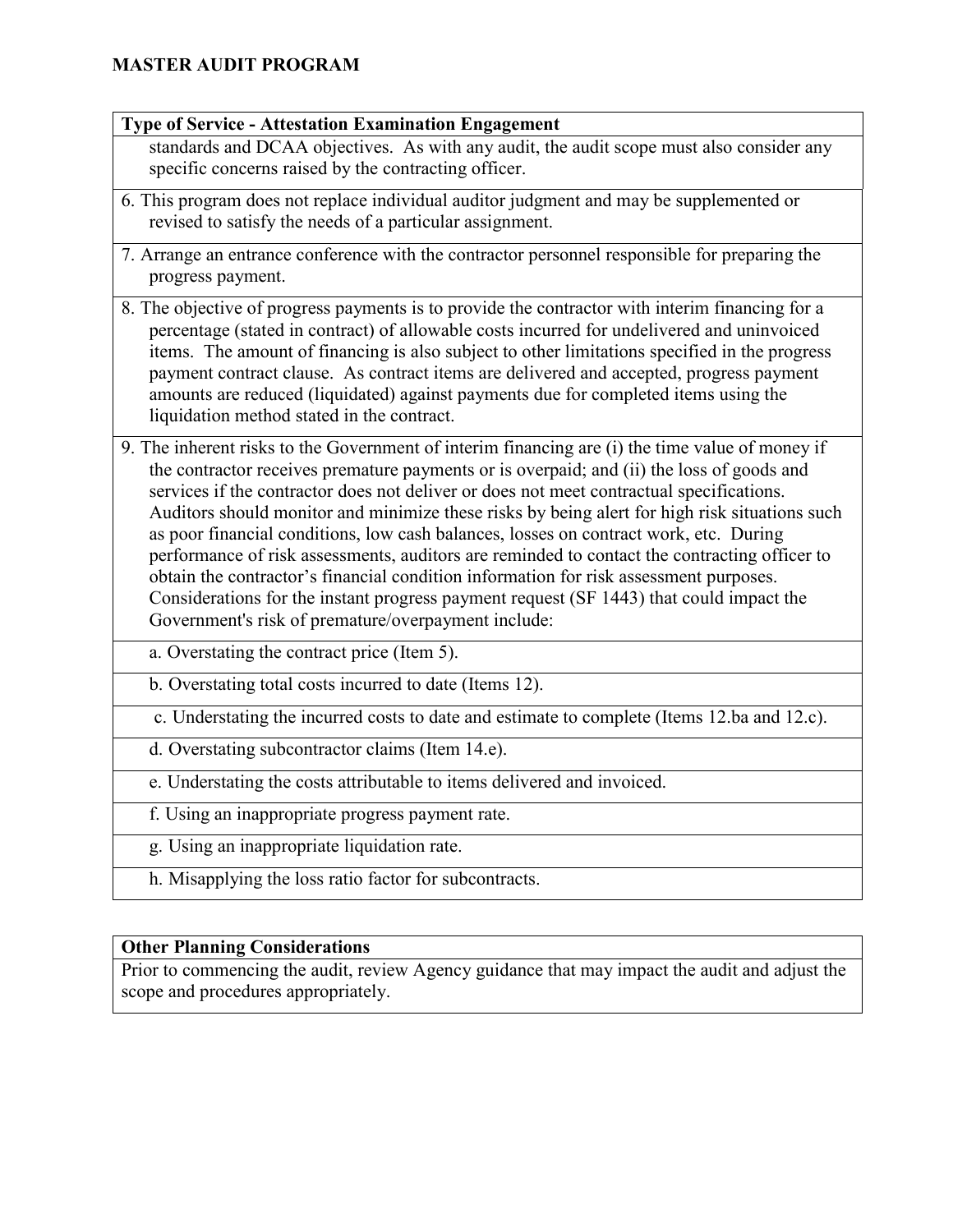#### **References**

1. "The Progress Payment clause in the contract. (See FAR 52.232-16, DoD Supplement 252.232-7003 through -7007)

2. FAR 32.5 and DoD Far Supplement 232.5

3. Price Revision Clauses, FAR 52.216-5, 216-6, 216-16 or 216-17.

4. CAM 14-200 "Audit of Progress Payments"

5. CAM 6-1005 "Determination of Allowable Costs Under Cost-Reimbursement Vouchers"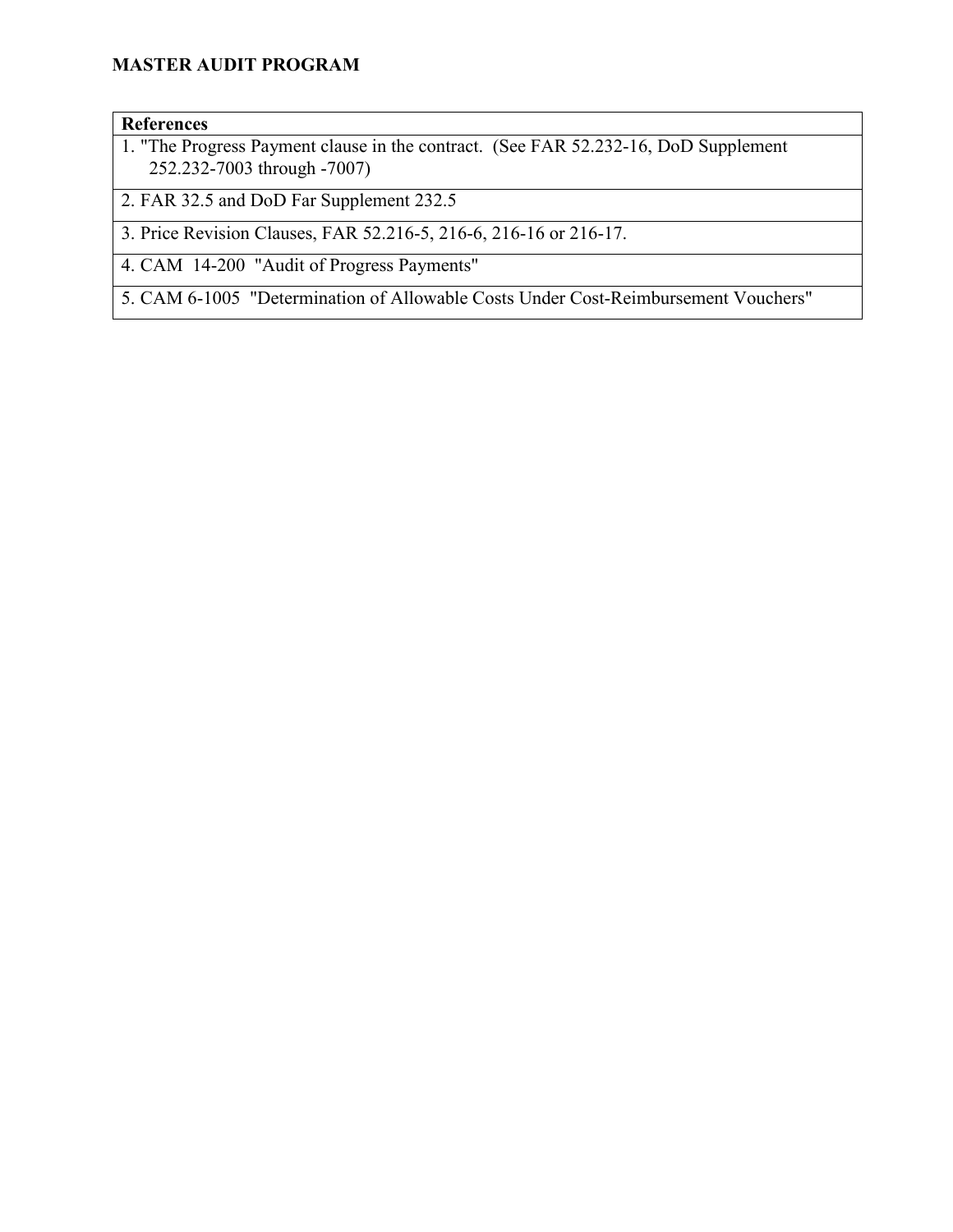| <b>B-1 Preliminary Steps</b>                                                                                                                                                                                                                                                                                                                                                                                                                                         | <b>WP Reference</b> |
|----------------------------------------------------------------------------------------------------------------------------------------------------------------------------------------------------------------------------------------------------------------------------------------------------------------------------------------------------------------------------------------------------------------------------------------------------------------------|---------------------|
| Version 9.0, dated May 2022                                                                                                                                                                                                                                                                                                                                                                                                                                          |                     |
| 1. Review permanent files and/or current audit assignments to ensure that related<br>findings from earlier audits are considered in the scope of follow-up reviews.<br>(Note: Such information may not be separately maintained in a permanent<br>file, but may be contained in individual current audit assignments.)                                                                                                                                               |                     |
| 2. Review permanent file to determine if previous audits included findings and<br>recommendations that impact the subject matter. If there were findings<br>material to the subject matter, document this information in the risk<br>assessment and perform the following procedures:                                                                                                                                                                                |                     |
| a. Ask contractor management if corrective actions were taken to address<br>findings and recommendations reported in previous DCAA audits (e.g.,<br>questioned costs, business system deficiencies, CAS audits) that are<br>relevant to the subject matter of audit. If yes, have contractor explain<br>corrective actions taken and determine if additional audit procedures<br>should be included in the fieldwork to test the corrective actions.<br>(GAGAS 7.13) |                     |
| b. Document the results of the inquiry and the impact to the subject matter.                                                                                                                                                                                                                                                                                                                                                                                         |                     |
| 3. Review permanent file to determine if the contractor has previously provided<br>other studies or audits (e.g., summary listing of internal audits or external<br>audit reports) that directly relate to the subject matter. If there are no other<br>studies or audits, document that information in the working papers and<br>perform the procedures below.                                                                                                      |                     |
| a. Ask contractor management if internal audits were performed. If yes,<br>request contractor provide a summary listing of the internal audits that<br>would assist us in understanding and evaluating the efficacy of the<br>internal controls relevant to the subject matter of the audit.                                                                                                                                                                         |                     |
| b. If the review of the perm file or the contractor identifies relevant internal<br>audits:                                                                                                                                                                                                                                                                                                                                                                          |                     |
| Determine if access to these reports is necessary to complete the<br>evaluation of the relevant internal controls to support the risk<br>assessment or audit procedures related to the subject matter of the<br>audit. There must be a nexus between the internal audit reports and<br>the scope of this specific assignment.                                                                                                                                        |                     |
| Document the results of the determination in writing.                                                                                                                                                                                                                                                                                                                                                                                                                |                     |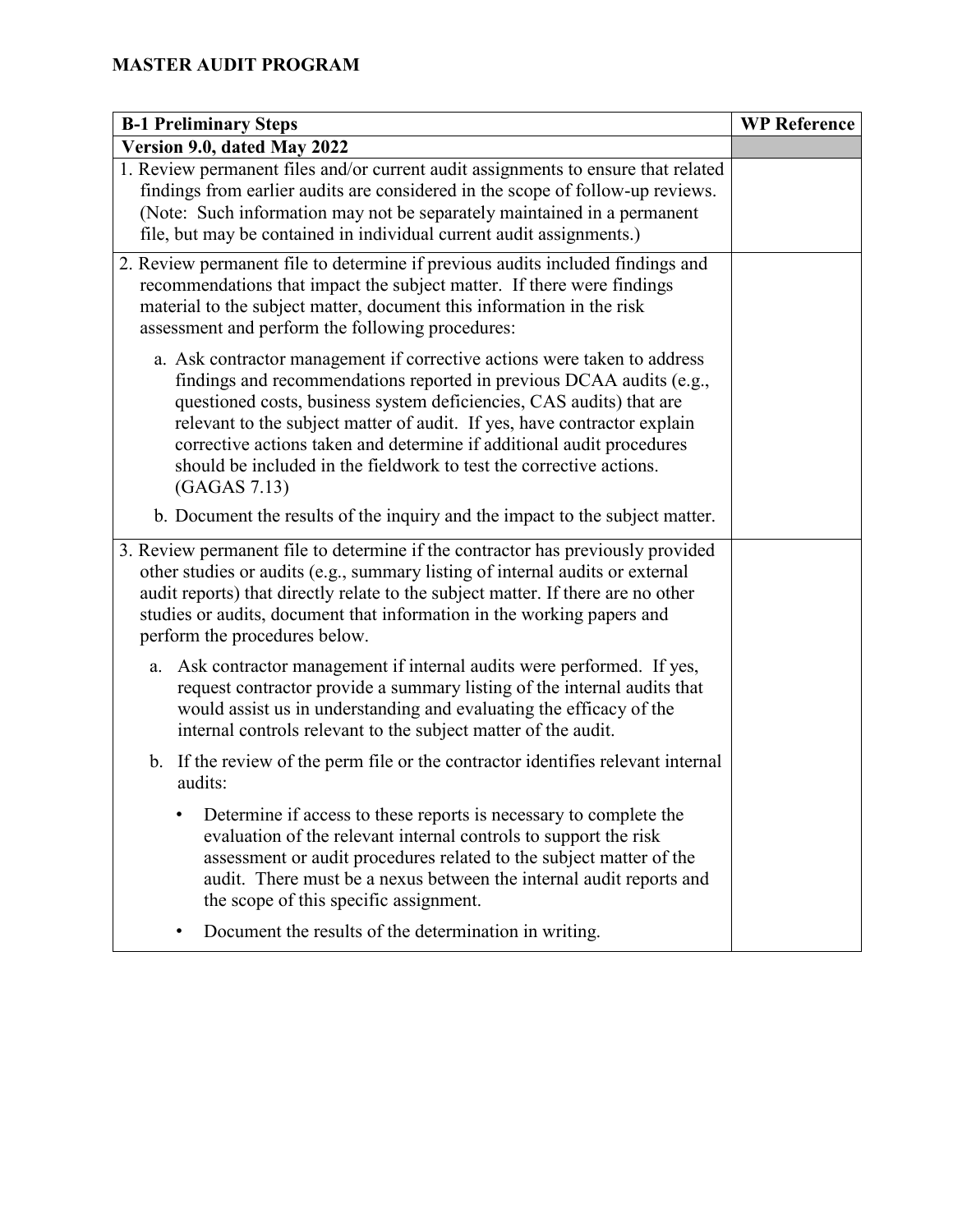| <b>B-1 Preliminary Steps</b>                                                                                                                                                                                                                                                                                                                                                                                                                            | <b>WP Reference</b> |
|---------------------------------------------------------------------------------------------------------------------------------------------------------------------------------------------------------------------------------------------------------------------------------------------------------------------------------------------------------------------------------------------------------------------------------------------------------|---------------------|
| If assignment is at a major contractor location, coordinate with the<br>CAD or FAO point of contact (POC) for internal audit reports to<br>request the contractor provide access to the reports.                                                                                                                                                                                                                                                        |                     |
| If assignment is at a non-major contractor and the FAO does not have<br>٠<br>a designated POC, the auditor should request the contractor provide<br>access to the internal audit reports.                                                                                                                                                                                                                                                               |                     |
| The request should include information on how the internal audit<br>٠<br>report is relevant to the DCAA audit. Place a copy of the request in<br>the assignment administrative working papers.                                                                                                                                                                                                                                                          |                     |
| c. If the review of the perm file or the contractor identifies relevant other<br>audits or studies:                                                                                                                                                                                                                                                                                                                                                     |                     |
| Obtain publicly available information for the relevant other                                                                                                                                                                                                                                                                                                                                                                                            |                     |
| Government agency audits (e.g., websites for DoD IG or other IGs,<br>service audit agencies, etc.).                                                                                                                                                                                                                                                                                                                                                     |                     |
| Make appropriate adjustments to your risk assessment and planned<br>٠<br>procedures based on the reported findings.                                                                                                                                                                                                                                                                                                                                     |                     |
| d. Document the results of the inquiries including the response received<br>from the contractor for any request for access to internal audit reports. (If<br>access was not granted this should include the contractor's rationale or<br>justification for not granting access).                                                                                                                                                                        |                     |
| e. Determine if additional audit procedures are needed to respond to<br>identified risk.                                                                                                                                                                                                                                                                                                                                                                |                     |
| 4. Using the framework and the guidelines in WP B-2, obtain and document an<br>understanding of the contractor's key internal controls that are relevant to the<br>subject matter. Auditors should be able to obtain a major portion of this<br>understanding during a walkthrough of the subject matter.                                                                                                                                               |                     |
| 5. Review the contract for terms and conditions affecting progress payment<br>requests and cost or performance reporting requirements.                                                                                                                                                                                                                                                                                                                  |                     |
| a. Determine the contract price (Item 5) is in accordance with FAR 32.501-3<br>and based on the most current modification. (i.e., under firm fixed price<br>contracts, the contract price is the current amount fixed by the contract<br>plus the not-to-exceed amount for any unpriced modifications.)<br>Determine if portions of the contract are being reimbursed/financed by<br>means other than progress payments. (See CAM 14-202.3 and 14-205a) |                     |
| b. Determine the contractual progress payment and liquidation rates. Ensure<br>the progress payment and liquidation rates are in agreement with the<br>progress payment clause in the contract. (FAR 52.232-16 or DFARS<br>252.232-7004)                                                                                                                                                                                                                |                     |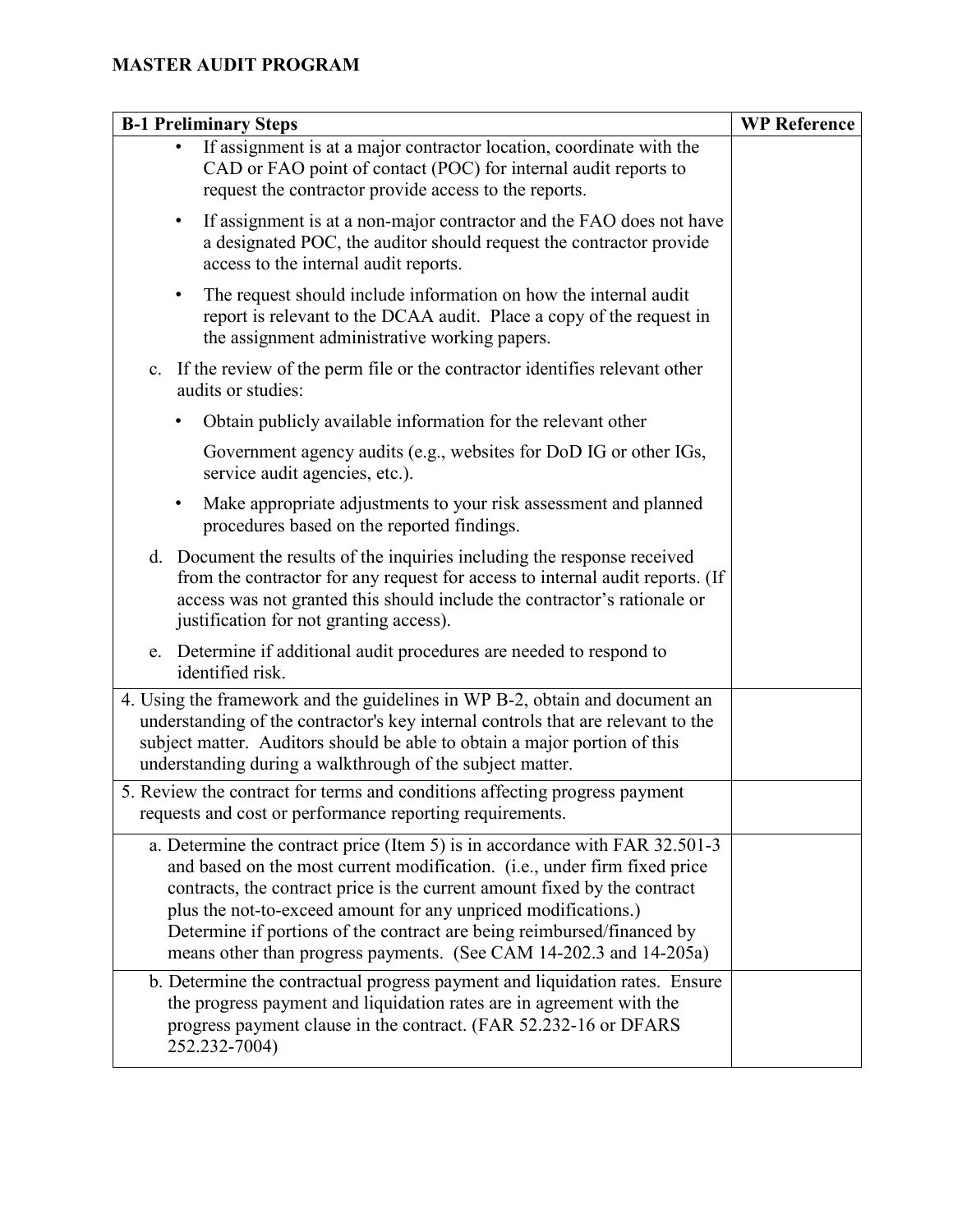| <b>B-1 Preliminary Steps</b>                                                                                                                                                                                                                                                                                                                                                                                                              | <b>WP Reference</b> |
|-------------------------------------------------------------------------------------------------------------------------------------------------------------------------------------------------------------------------------------------------------------------------------------------------------------------------------------------------------------------------------------------------------------------------------------------|---------------------|
| c. For contracts requiring first article approval before performance<br>continuation, ensure that the progress payment request does not exceed<br>the amount authorized by FAR clause 52.209-3g or alternate II, if<br>applicable.                                                                                                                                                                                                        |                     |
| 6. Review the contractor's progress payment request and determine whether:                                                                                                                                                                                                                                                                                                                                                                |                     |
| a. The SF 1443 is mathematically correct. Also, test the logical relationships<br>inherent to the form, for example:                                                                                                                                                                                                                                                                                                                      |                     |
| (1) Total Costs Eligible for Progress Payments (Item 11) should not<br>exceed Total Costs Incurred to Date (Item 12.a). If they do,<br>determine why.                                                                                                                                                                                                                                                                                     |                     |
| (2) Total Dollar Amount (Item 15) cannot exceed Item 16.                                                                                                                                                                                                                                                                                                                                                                                  |                     |
| (3) Payment Requested (Item 26) cannot exceed the Cost Limitations<br>(Item 20.e) or Price Limitation (Item 21.e).                                                                                                                                                                                                                                                                                                                        |                     |
| (4) The sum of Item 21.a and 21.b must agree with the Contract Price on<br>Item 5.                                                                                                                                                                                                                                                                                                                                                        |                     |
| Note: If significant errors are found in the request, coordinate with the<br>contracting officer and return the SF 1443 to the contractor and suspend<br>further audit effort.                                                                                                                                                                                                                                                            |                     |
| b. The contract is in a loss position, i.e. Item 12.a plus 12.b exceed the<br>contract price. If so, include application of the loss ratio factor in the<br>audit scope.                                                                                                                                                                                                                                                                  |                     |
| c. The SF 1443 includes significant progress payments to subcontractors<br>(Items 14.a through 14.e). If so, at the entrance conference, determine<br>the prime contractor's procedures for reviewing subcontractor progress<br>payment requests including application of the loss ratio. If the required<br>analyses are not performed or are considered inadequate, consider if<br>assist audits should be requested (see CAM 14-205g). |                     |
| 7. Coordinate the audit with Government contract administration and program<br>officials:                                                                                                                                                                                                                                                                                                                                                 |                     |
| c.a Discuss the results of Preliminary Audit Steps and identify any areas of<br>concern that can be addressed during the audit.                                                                                                                                                                                                                                                                                                           |                     |
| c.b Coordinate Government specialist assistance in evaluating the estimate<br>to complete and estimate at completion (ETC/EAC), if appropriate (see<br>CAM 14-205e and B-100).                                                                                                                                                                                                                                                            |                     |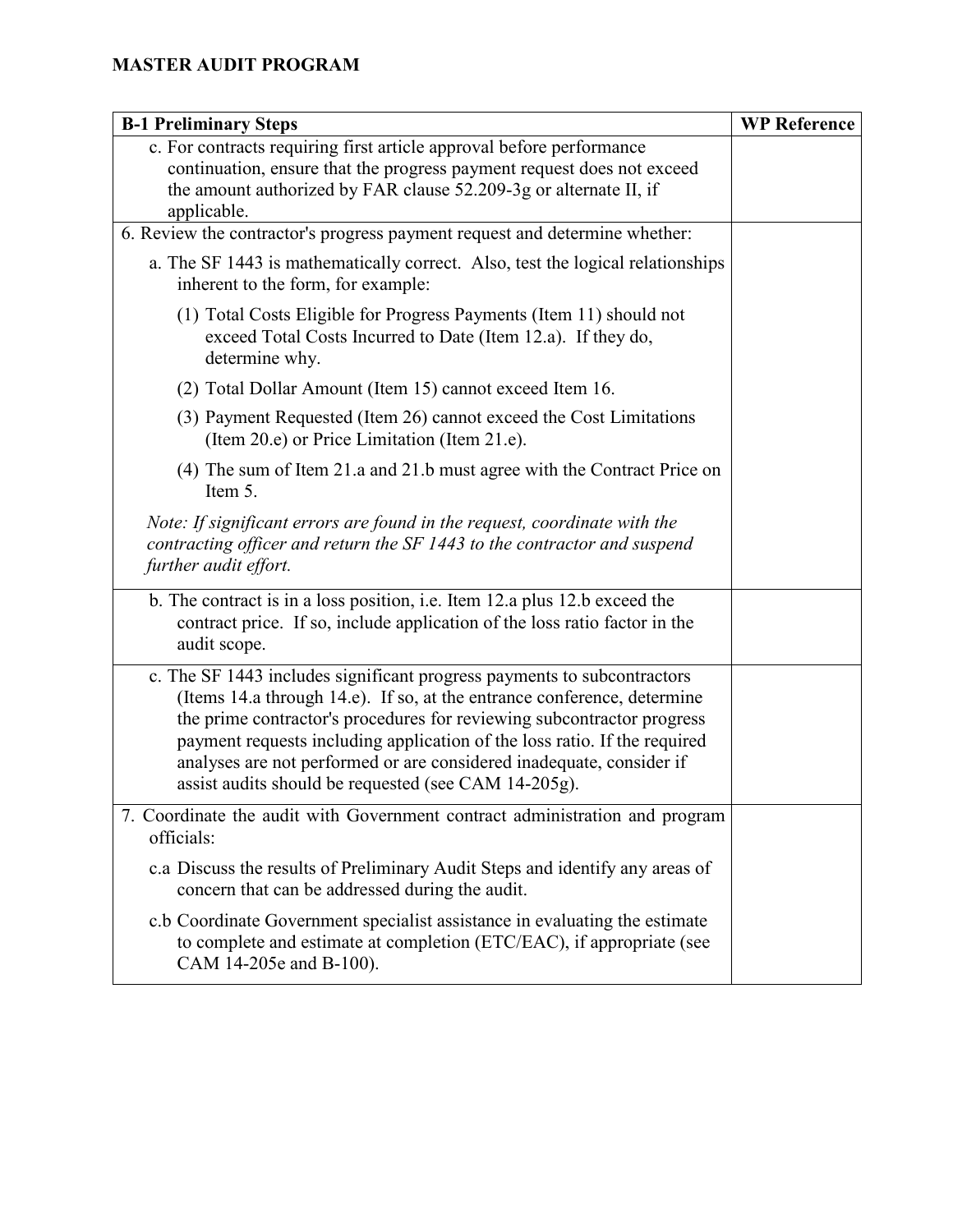| <b>B-1 Preliminary Steps</b>                                                                                                                                                                                                                                                                                                                                                      | <b>WP Reference</b> |
|-----------------------------------------------------------------------------------------------------------------------------------------------------------------------------------------------------------------------------------------------------------------------------------------------------------------------------------------------------------------------------------|---------------------|
| c.c Determine whether the contract under audit is subject to earned value<br>management system (EVMS) criteria. If so, obtain a copy of the EVMS<br>estimate at completion (EAC) / estimate to complete (ETC) for this<br>audit.                                                                                                                                                  |                     |
| Make arrangements to obtain data on prior specialist evaluations,<br>d.<br>delivery schedules, cost analyses, or other management reports when<br>available, for example, Integrated Program Management Reports<br>(IPMRs), milestone charts, Performance Evaluation Review Technique<br>(PERT) charts or similar systems which assess contractor performance<br>on the contract. |                     |
| Determine if the Government evaluations of the ETC/EAC considered<br>e.<br>any cost or schedule problems identified in IPMRs, PERT charts,<br>financial statements, tax reports, or similar data. If prior evaluations<br>present a range of EACs, determine which is most likely. (See CAM 14-<br>205)                                                                           |                     |
| f.<br>Contact the contracting officer to ascertain any known concerns that<br>impact the subject matter and adjust the audit scope and procedures<br>accordingly.                                                                                                                                                                                                                 |                     |
| 8. Notify the appropriate contracting officer of the commencement of the risk<br>assessment and that the expected completion date will be provided in the<br>formal acknowledgement once the risk assessment is complete. The<br>acknowledgement process should be performed in accordance with CAM<br>4104.                                                                      |                     |
| 9. Arrange and conduct an entrance conference with the contractor's designated<br>representative. If applicable, include a follow up with contractor<br>management on:                                                                                                                                                                                                            |                     |
| corrective actions that address previous DCAA audit findings and<br>$\bullet$<br>recommendations,                                                                                                                                                                                                                                                                                 |                     |
| other studies or audits that impact the subject matter under audit.                                                                                                                                                                                                                                                                                                               |                     |
| 10. Issue a notification letter to the contractor in accordance with CAM 4302.3.                                                                                                                                                                                                                                                                                                  |                     |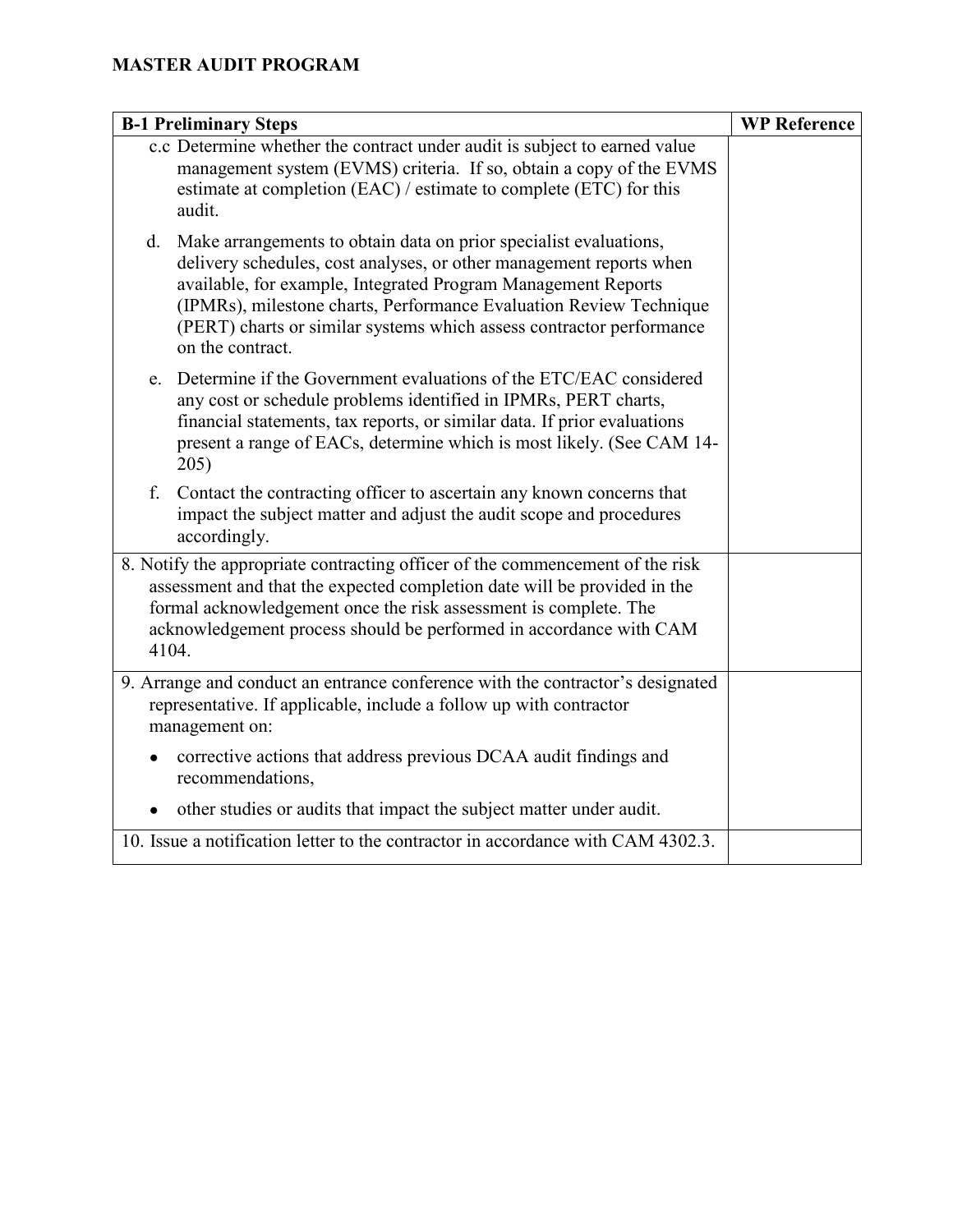| <b>B-1 Preliminary Steps</b>                                                                                                                                                                                                                                                                                    | <b>WP Reference</b> |
|-----------------------------------------------------------------------------------------------------------------------------------------------------------------------------------------------------------------------------------------------------------------------------------------------------------------|---------------------|
| 11. During the entrance conference, or other appropriate meeting, make specific<br>inquiries of contractor management and other appropriate parties regarding<br>the following:                                                                                                                                 |                     |
| Their knowledge of any actual, suspected, or alleged fraud or<br>a.<br>noncompliance with laws and regulations affecting the period of time<br>corresponding to the subject matter under audit (AT-C 205.33)                                                                                                    |                     |
| b. If any specialists (internal or external) were used in the preparation of<br>the subject matter. If yes, have the contractor explain how the specialists<br>were used in the preparation of the subject matter.<br>$(AT-C 205.16)$                                                                           |                     |
| c. Whether any investigations or legal proceedings, that are significant to<br>the engagement objectives, have been initiated or are in process with<br>respect to the period of time corresponding to the subject matter.<br>(GAGAS 7.14)                                                                      |                     |
| d. The existence of other audits and studies (performed by other than<br>DCAA) that relate to the subject matter under audit. If yes, have the<br>contractor explain the audits and studies performed, any related findings<br>or recommendations, and any contractor corrective actions taken.<br>(GAGAS 7.13) |                     |
| Note: Specifically document in the working papers; the inquiries and the<br>corresponding responses as well as how the responses affect the<br>performance of the engagement.                                                                                                                                   |                     |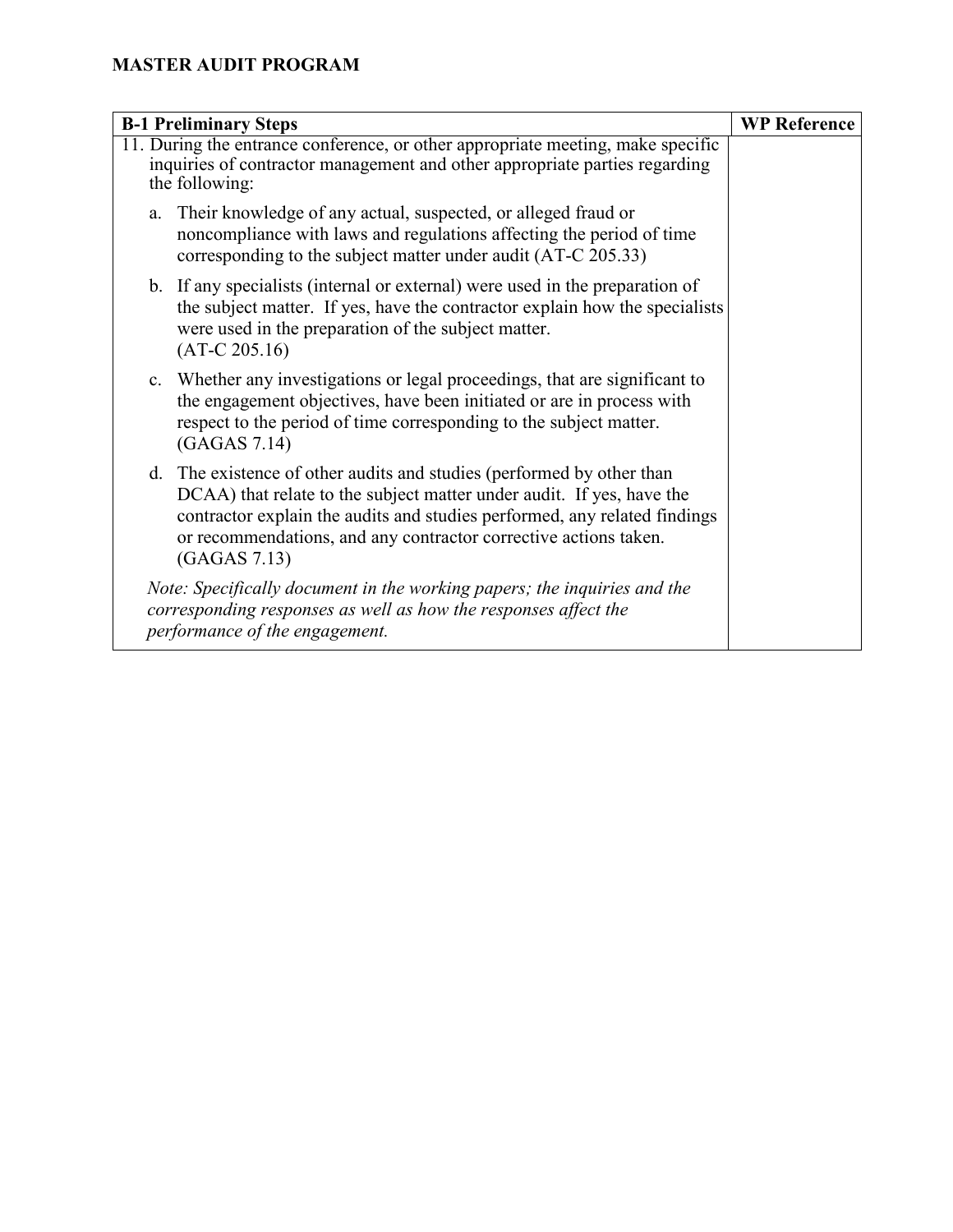| <b>B-1 Preliminary Steps</b>                                                                                                                                                                                                                                                                                                                                                                                                                                                                                                                                                                                                                                                                                                                                                                                                                                                                                                                                                                                                                  | <b>WP Reference</b> |
|-----------------------------------------------------------------------------------------------------------------------------------------------------------------------------------------------------------------------------------------------------------------------------------------------------------------------------------------------------------------------------------------------------------------------------------------------------------------------------------------------------------------------------------------------------------------------------------------------------------------------------------------------------------------------------------------------------------------------------------------------------------------------------------------------------------------------------------------------------------------------------------------------------------------------------------------------------------------------------------------------------------------------------------------------|---------------------|
| 12. Based on the team's understanding of the criteria, subject matter, and the<br>contractor and its environment, hold a planning meeting with the audit team<br>(at a minimum, Supervisor and Auditor) to discuss and identify potential<br>material noncompliances, whether due to error or fraud, that could affect the<br>subject matter.                                                                                                                                                                                                                                                                                                                                                                                                                                                                                                                                                                                                                                                                                                 |                     |
| The discussion should include:                                                                                                                                                                                                                                                                                                                                                                                                                                                                                                                                                                                                                                                                                                                                                                                                                                                                                                                                                                                                                |                     |
| relevant prior audit experience (e.g., questioned cost, relevant reported<br>٠<br>estimating or accounting system deficiencies),<br>relevant aspects of the contractor and its environment,<br>$\bullet$<br>risk of material noncompliance due to fraud (e.g., the extent of financial<br>$\bullet$<br>incentives, pressures to meet budget or contractual commitments, and<br>opportunities to commit and conceal fraud). See the DoD OIG's website<br>Fraud Detection Resources for Auditors for common fraud risk factors.<br>Copy link and paste into web browser,<br>other known factors that increase the risk of material noncompliance<br>$\bullet$<br>with laws and regulations, and<br>the audit team's understanding of relevant key internal controls.<br>$\bullet$<br>Document the factors identified that increase the risk of material<br>$\bullet$<br>noncompliance due to error or fraud that could affect the subject matter,<br>and design audit procedures to respond to the increased risk of material<br>noncompliance. |                     |
| Communication among audit team members should continue as needed<br>throughout the audit regarding the risk of misstatement and noncompliance<br>due to error or fraud.                                                                                                                                                                                                                                                                                                                                                                                                                                                                                                                                                                                                                                                                                                                                                                                                                                                                       |                     |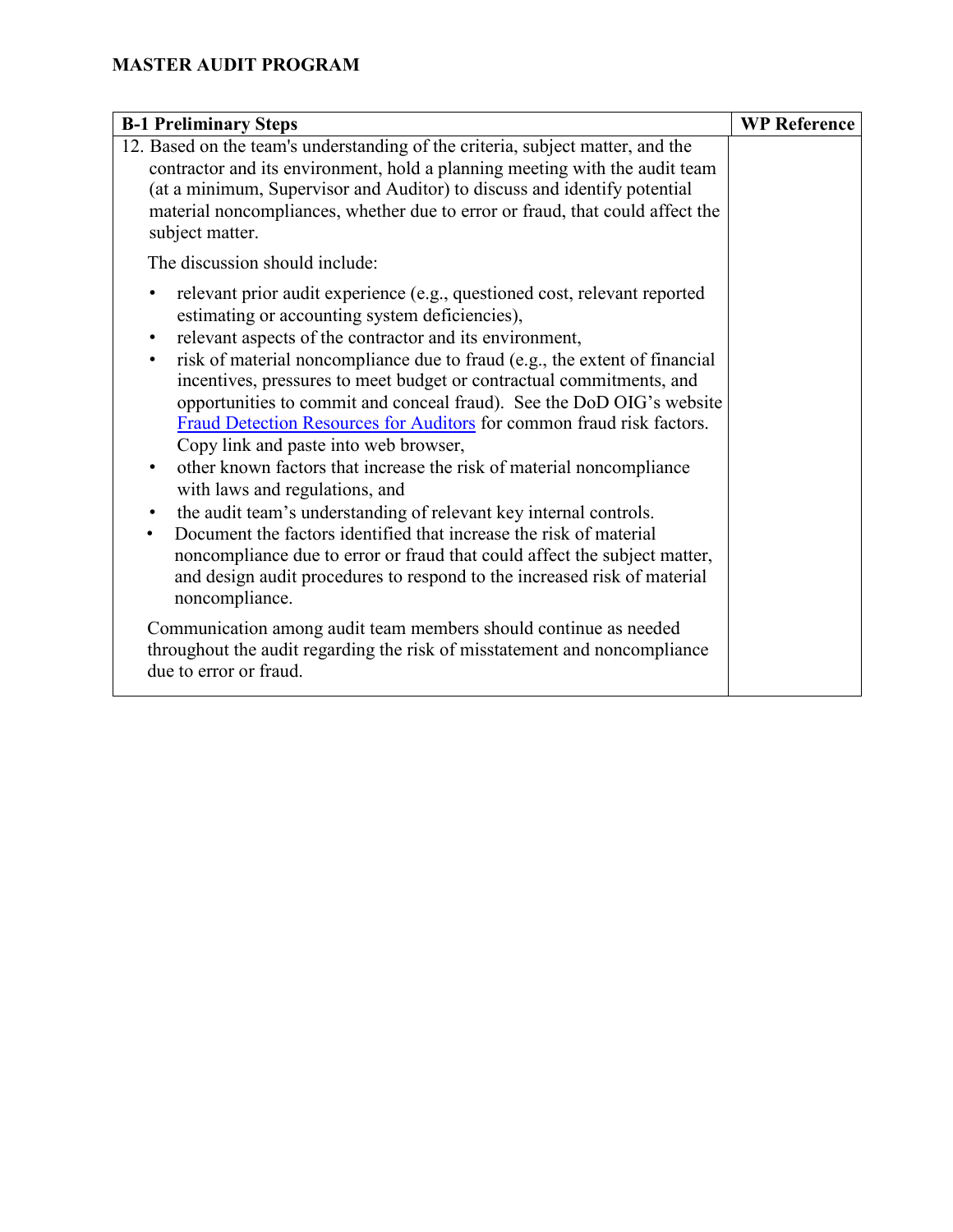| <b>C-1 Contractors Claimed Costs</b>                                                                                                                                                                                                                                                                                                                                                                                                                                                                                                                                                         | <b>WP Reference</b> |
|----------------------------------------------------------------------------------------------------------------------------------------------------------------------------------------------------------------------------------------------------------------------------------------------------------------------------------------------------------------------------------------------------------------------------------------------------------------------------------------------------------------------------------------------------------------------------------------------|---------------------|
| Version 9.0, dated May 2022                                                                                                                                                                                                                                                                                                                                                                                                                                                                                                                                                                  |                     |
| 1. Review the contractor's claimed costs eligible for progress payments (SF<br>1443, Item 11) and trace the costs through the contractor's billing system<br>(both manual and automated portions) to the contractor's accounting books<br>and records.                                                                                                                                                                                                                                                                                                                                       |                     |
| a. Ensure that the costs have been incurred or paid in accordance with FAR<br>52.232-16 (CAM 14-202.4)                                                                                                                                                                                                                                                                                                                                                                                                                                                                                       |                     |
| b. Verify that all direct costs billed reconcile to the contractor's accounting<br>books and records. Direct material costs should be evaluated to ensure<br>that the Government has clear title in accordance with FAR 52.232-16.<br>$(CAM 14-205.c(1))$                                                                                                                                                                                                                                                                                                                                    |                     |
| c. Verify indirect costs are based on approved billing rates or available<br>forward pricing rates, or consider the need to audit the billing rates in<br>conjunction with the progress payment audit. $(CAM 14-205.c(2))$<br>Note: Indirect costs allocable to ineligible direct costs are also ineligible<br>until the direct costs become eligible.                                                                                                                                                                                                                                       |                     |
| d. Verify that the subcontractor and vendor costs included in progress<br>payment requests are:                                                                                                                                                                                                                                                                                                                                                                                                                                                                                              |                     |
| (1) Paid prior to requesting payment from the Government, or                                                                                                                                                                                                                                                                                                                                                                                                                                                                                                                                 |                     |
| (2) Obligations that will be paid in accordance with the terms and<br>conditions of a subcontract or vendor invoice (ordinarily within<br>30 days of the submission of the contractor's progress payment<br>request to the Government. (FAR $52.232-16(2)$ ). (If the<br>contractor requests payment for subcontract and vendor costs that<br>are due but not yet paid at the time of the Progress Payment<br>Request, determine whether the contractor is making timely<br>payments to subcontractors and vendors by reviewing the<br>accounts payable aging schedule, or similar records.) |                     |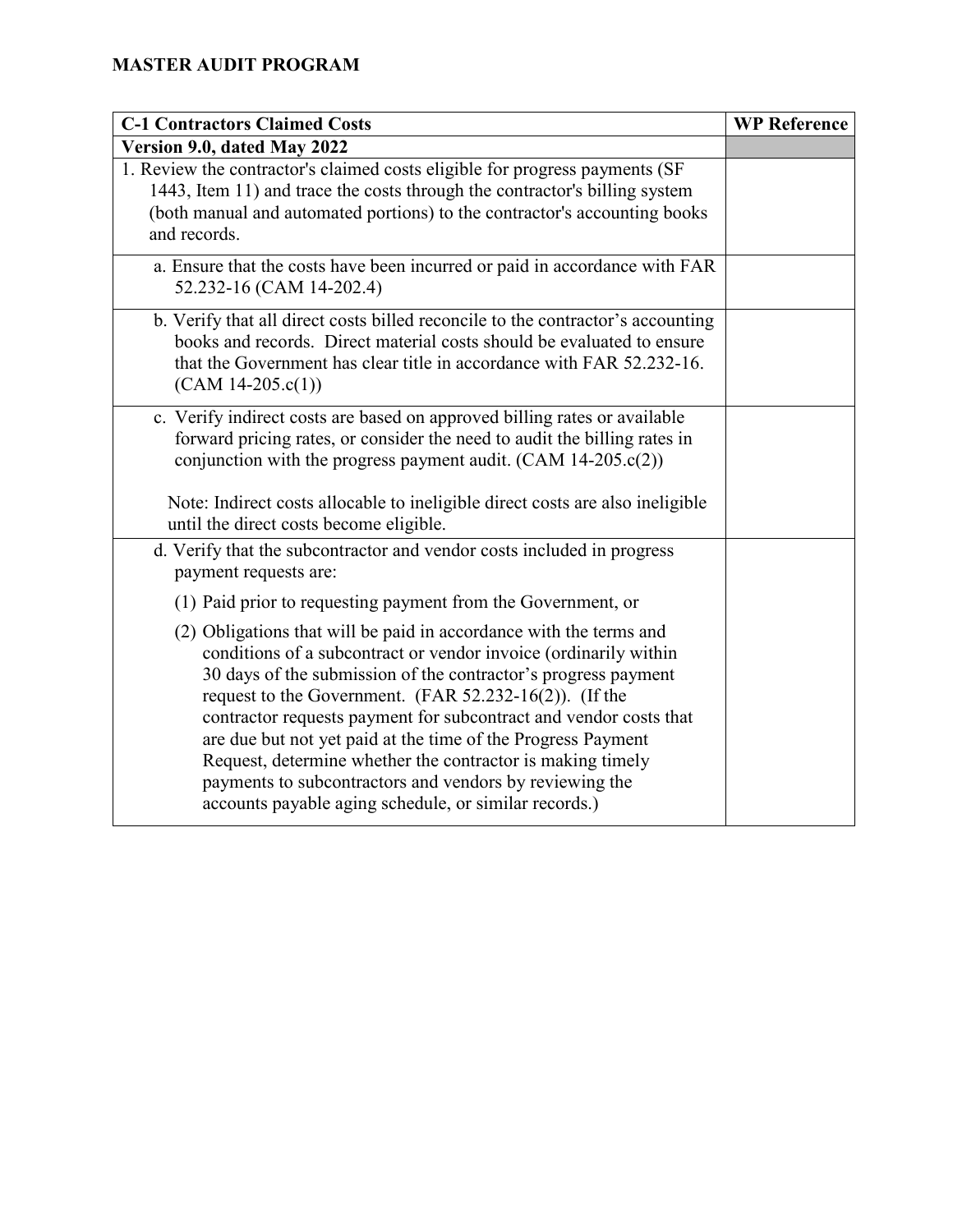| <b>D-1 Estimate To Complete</b>                                                                                                                                                                                                                                                                                                                                                                                                                                                                                                                                                                                                       | <b>WP Reference</b> |
|---------------------------------------------------------------------------------------------------------------------------------------------------------------------------------------------------------------------------------------------------------------------------------------------------------------------------------------------------------------------------------------------------------------------------------------------------------------------------------------------------------------------------------------------------------------------------------------------------------------------------------------|---------------------|
| Version 9.0, dated May 2022                                                                                                                                                                                                                                                                                                                                                                                                                                                                                                                                                                                                           |                     |
| 1. Review the contractor's support for the estimate to complete (ETC) on Item<br>12.b. Ensure that it is no more than six months old (see SF 1443)<br>instructions for Item 12b). The scope of reviewing the ETC should depend<br>on the auditor's knowledge of the contractor, the results of prior audits, and<br>the nature and age of the contractor's estimate. (see CAM 14-205e). If the<br>contractor's ETC is more than six months old coordinate with the<br>contracting officer.                                                                                                                                            |                     |
| NOTE: A thorough evaluation of the ETC is critical, particularly on high<br>risk contracts such as those for research and development effort or when<br>the contractor has no experience producing the same or similar products.<br>An evaluation by a specialist is normally required on such contracts. Do not<br>duplicate analyses available from the CAO or Program Office.                                                                                                                                                                                                                                                      |                     |
| a. Evaluate the reasonableness of the contractor's ETC/EAC using the<br>guidance in CAM 9-300.                                                                                                                                                                                                                                                                                                                                                                                                                                                                                                                                        |                     |
| (1) Verify that the contractor was consistent in its estimating practices<br>(supported by the accounting system and records) for preparing its<br>ETC/EAC. If the contract is subject to the EVMS criteria, any<br>discrepancies between the ETC/EAC used for EVMS reporting<br>purposes and the ETC/EAC for progress payment purposes should<br>be discussed with the program office and the contractor.<br>$(CAM 14-205.e)$                                                                                                                                                                                                        |                     |
| (2) Verify that the contractor has used appropriate rates and factors.                                                                                                                                                                                                                                                                                                                                                                                                                                                                                                                                                                |                     |
| (3) Review the quantitative and qualitative aspects of the EAC for<br>reasonableness utilizing Government specialist assistance and assist<br>audits if considered necessary (see CAM B-100).                                                                                                                                                                                                                                                                                                                                                                                                                                         |                     |
| b. Compare ETC/EAC projections for contract billing purposes with those<br>used for financial reporting purposes (e.g. recent projections used to<br>prepare financial statements and tax returns) for any material<br>differences. (Contractors sometimes report different EACs because of<br>different risk assumptions and profit expectations.). If any differences<br>are identified, the contractor should reconcile the material differences.<br>Also compare the EAC with other financial and management reports<br>which may be available that show total estimated costs to complete the<br>contract. (CAM 14-205.e(2)(b)). |                     |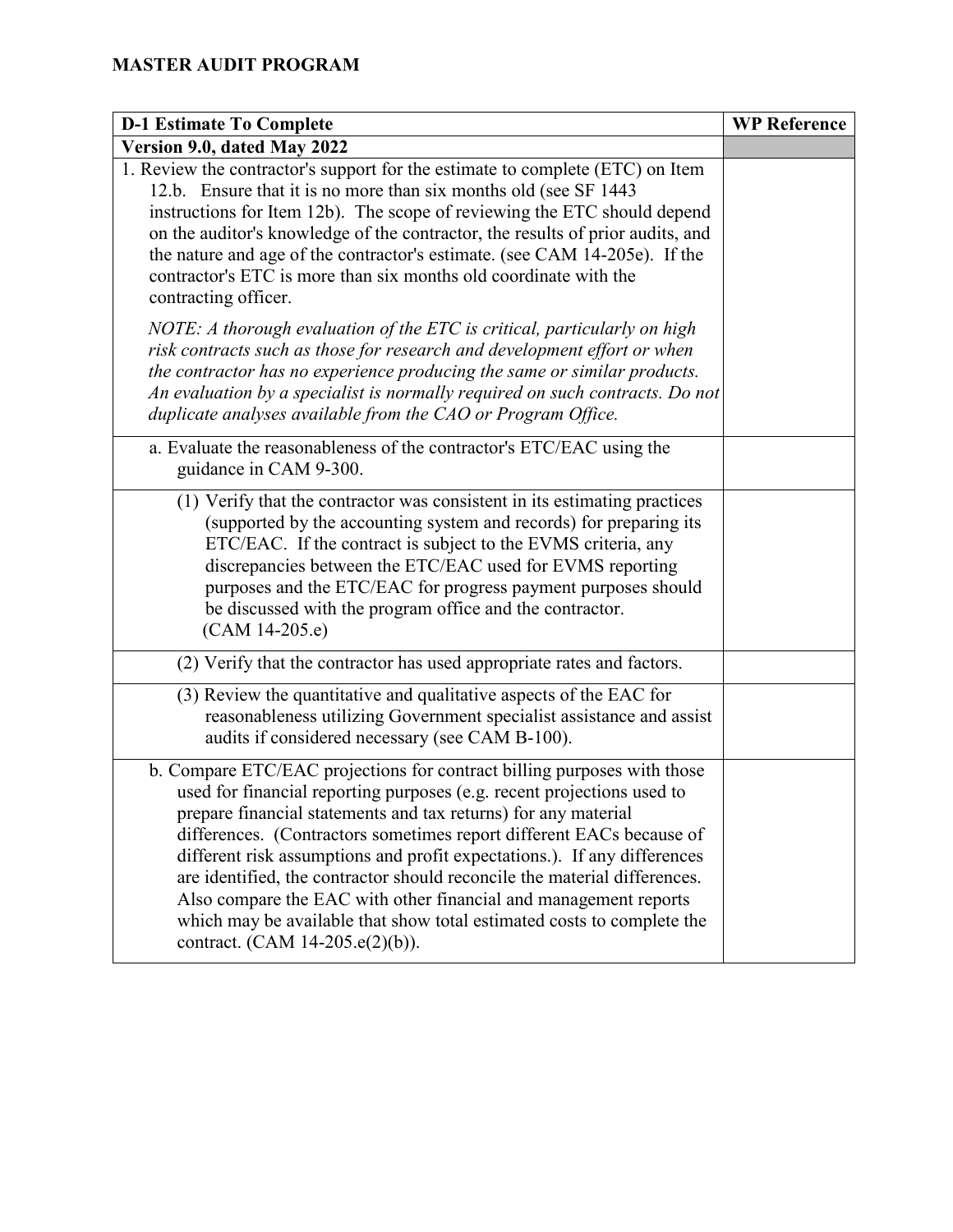| <b>D-1 Estimate To Complete</b>                                                                                                                                                                                                                                                                                                                                                                                                                                                 | <b>WP Reference</b> |
|---------------------------------------------------------------------------------------------------------------------------------------------------------------------------------------------------------------------------------------------------------------------------------------------------------------------------------------------------------------------------------------------------------------------------------------------------------------------------------|---------------------|
| c. Review any Integrated Program Management Reports (IPMRs),<br>Cost/Schedule Status Reports (C/SSRs) - or similar reports or charts<br>prepared by the contractor, and identify any cost, technical, or schedule<br>problems which could affect the estimate at completion (EAC).<br>Determine if the EAC considers these problems. Discrepancies<br>between IPMR and C/SSR data and the EAC should be discussed with<br>the program office and the contractor. (CAM 14-205.e) |                     |
| d. When IPMRs or C/SSRs are available, determine if the EAC appears<br>reasonable when compared to projections using the contractor's recent<br>Cost Performance Indices (CPI)s. Consider using the procedures<br>discussed below:                                                                                                                                                                                                                                              |                     |
| (1) Graphically plot the cumulative to date Budgeted Cost of Work<br>Scheduled (BCWS), Budgeted Cost of Work Performed (BCWP),<br>and Actual Cost of Work Performed (ACWP), on a monthly basis.<br>Identify unusual fluctuations (positive and negative) and trace to the<br>cost account level to identify the underlying reasons.                                                                                                                                             |                     |
| (2) Project the EAC using the contractor's recent Cost Performance<br>Indices (CPI)s.                                                                                                                                                                                                                                                                                                                                                                                           |                     |
| NOTE: The CPI is an efficiency ratio computed from the data<br>available on IPMRs or C/SSRs.                                                                                                                                                                                                                                                                                                                                                                                    |                     |
| <b>BCWP</b>                                                                                                                                                                                                                                                                                                                                                                                                                                                                     |                     |
| <b>CPI</b><br><b>ACWP</b>                                                                                                                                                                                                                                                                                                                                                                                                                                                       |                     |
| One method for forecasting EAC considers the contractor's cumulative<br>ACWP; the Budgeted Cost of Work Remaining (BCWR) which is<br>Budget at Completion minus BCWP; and CPI3 which is the sum of<br>BCWPs for the last three months divided by the sum of the ACWPs for<br>the last three months.                                                                                                                                                                             |                     |
| <b>BCWP</b>                                                                                                                                                                                                                                                                                                                                                                                                                                                                     |                     |
| <b>CPI</b>                                                                                                                                                                                                                                                                                                                                                                                                                                                                      |                     |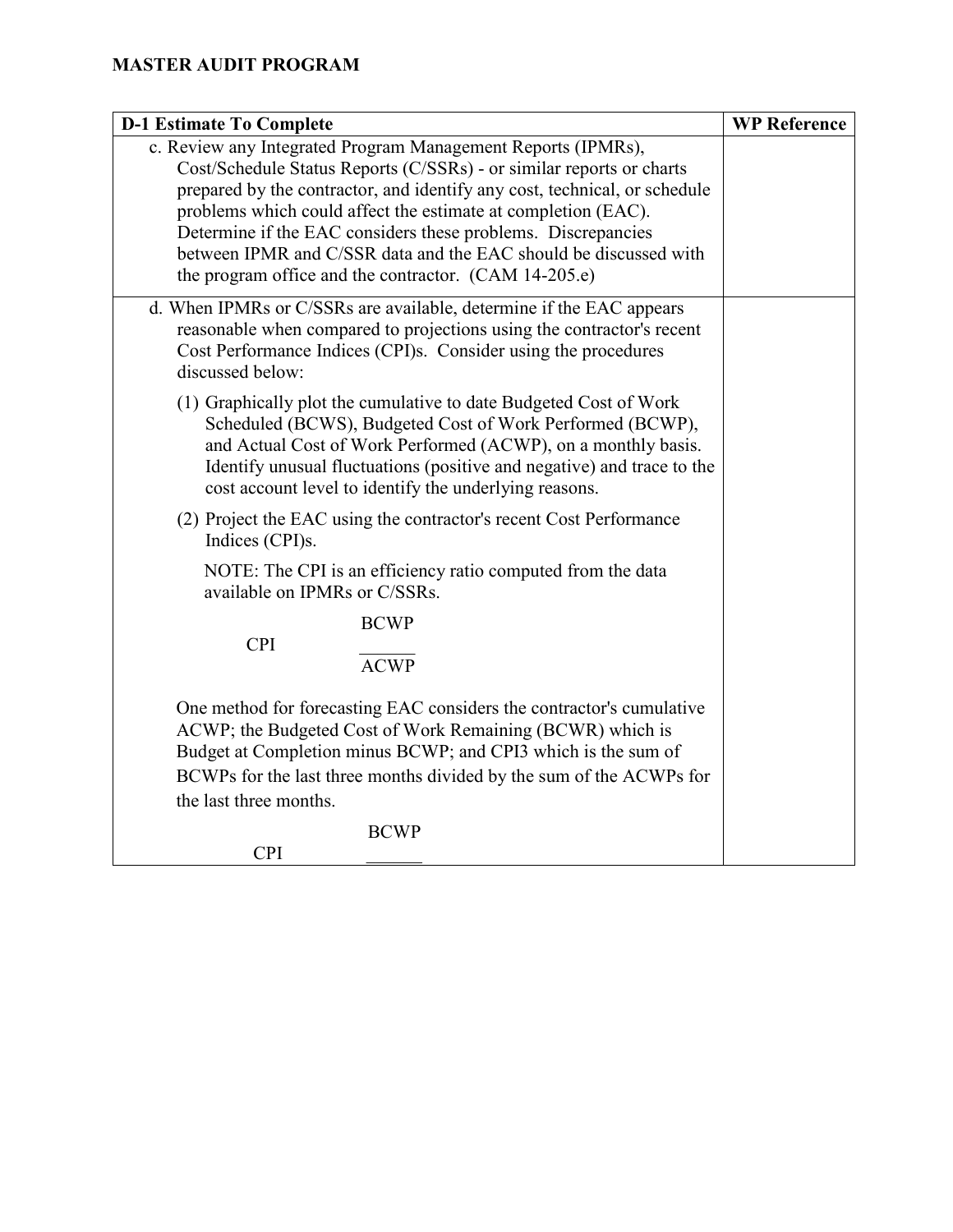| <b>D-1 Estimate To Complete</b>                                                                                                                                                                                                                                                                             | <b>WP Reference</b> |
|-------------------------------------------------------------------------------------------------------------------------------------------------------------------------------------------------------------------------------------------------------------------------------------------------------------|---------------------|
| <b>ACWP</b>                                                                                                                                                                                                                                                                                                 |                     |
| <b>BCWR</b>                                                                                                                                                                                                                                                                                                 |                     |
| $EAC = ACWPc +$                                                                                                                                                                                                                                                                                             |                     |
| CPI <sub>3</sub>                                                                                                                                                                                                                                                                                            |                     |
| (3) Coordinate with the CAO to discuss significant differences between<br>the EAC projected using the CPI and the contractor's "bottom-up"<br>ETC/EAC with the contractor. Differences may indicate serious<br>problems in the contractor's estimates and/or system and must be<br>thoroughly investigated. |                     |
| (4) If significant differences are not explained to the satisfaction of the<br>auditor, request an evaluation by a specialist on the items in<br>question.                                                                                                                                                  |                     |
| e. Compare the EAC (the sum of Items 12a and 12b) with the contract price<br>(Item 5) and note any variance from the negotiated profit rate.<br>Assess the need to determine an alternate liquidation rate (see FAR<br>32.503-9(b) and 32.503-10)                                                           |                     |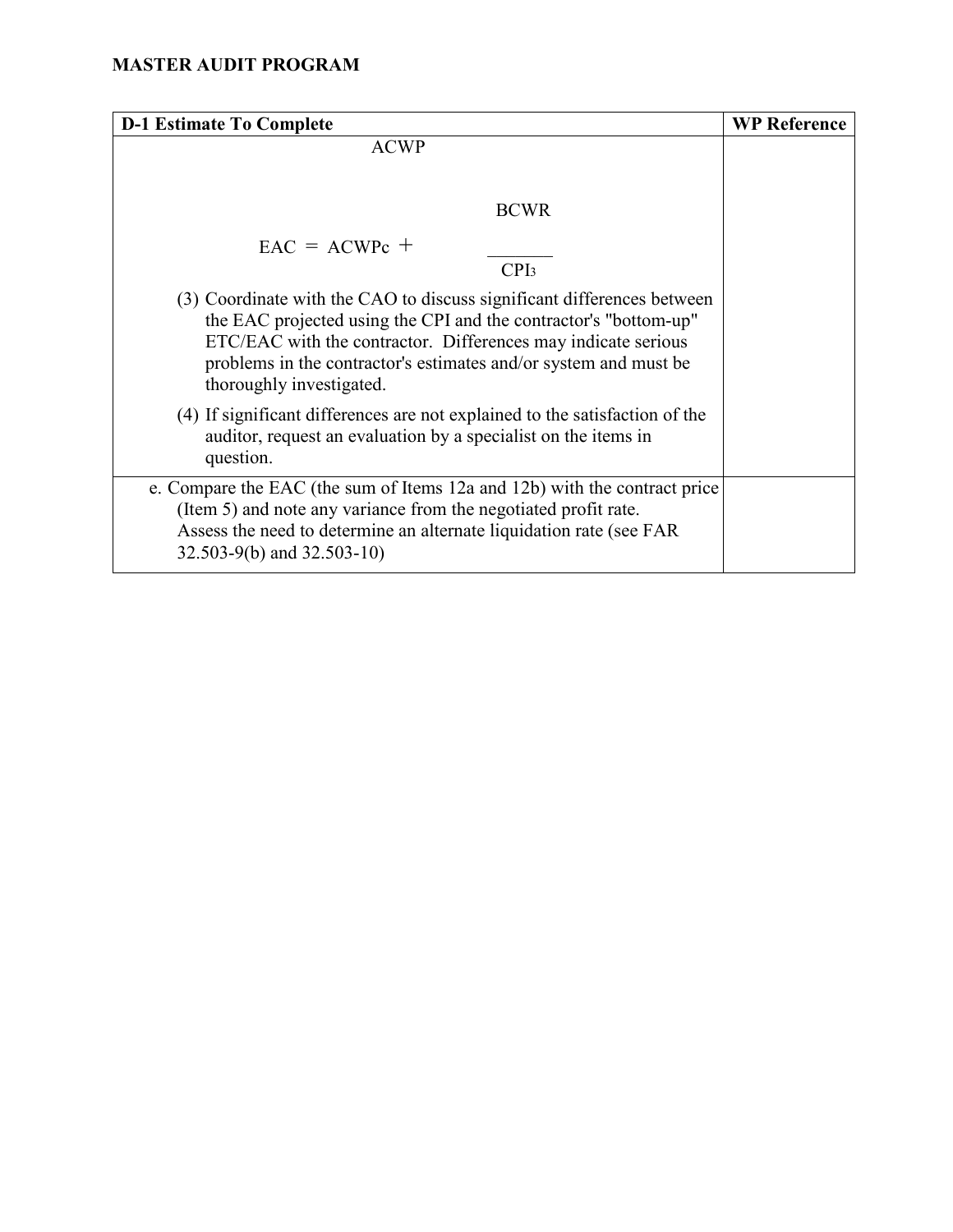| <b>E-1 Loss Adjustment</b>                                                         | <b>WP Reference</b> |
|------------------------------------------------------------------------------------|---------------------|
| Version 9.0, dated May 2022                                                        |                     |
| A loss at completion is indicated when the EAC exceeds the contract price.         |                     |
| FAR 32.503-6(g)(1) requires that if the sum of the total costs incurred under a    |                     |
| contract plus the estimated costs to complete the performance are likely to        |                     |
| exceed the contract price, the contracting officer (or the auditor as the          |                     |
| contracting officer's representative) shall compute a loss ratio factor and adjust |                     |
| future progress payments to exclude the element of loss. Follow the calculation    |                     |
| procedures below to determine the required adjustment. (CAM 14-205.f).             |                     |
|                                                                                    |                     |

| <b>F-1 Other Areas</b>                                                                                                                                                                                                                                                                                                                                                                                                                                                                                                                                                                                       | <b>WP Reference</b> |
|--------------------------------------------------------------------------------------------------------------------------------------------------------------------------------------------------------------------------------------------------------------------------------------------------------------------------------------------------------------------------------------------------------------------------------------------------------------------------------------------------------------------------------------------------------------------------------------------------------------|---------------------|
| Version 9.0, dated May 2022                                                                                                                                                                                                                                                                                                                                                                                                                                                                                                                                                                                  |                     |
| 1. Determine if the progress payment request is based on currently posted<br>accounting records -- subsidiary and general ledgers. If not, advise the<br>contracting officer in writing to withhold a percentage of progress<br>payments and, if applicable, disapprove the system. Coordinate with the<br>ACO to determine if other audit services are needed when the accounting<br>records become current.                                                                                                                                                                                                |                     |
| 2. Verify the price of delivered/invoiced items (Item 21a) to the contractor's<br>DD Form 250 (DFARS 246.6), "Material Inspection and Receiving Report"<br>and determine if the contractor reduces billed amounts on delivery invoices<br>for previously received progress payments (Item 23). In case of multiple<br>deliveries, the contractor should have records/schedules which the auditor<br>should test verify to actual DD 250s. (If the contract has DFARS clauses<br>252.232-7003 and 252.246-7000 see the clauses for additional information<br>on material inspection and receiving reports.)   |                     |
| 3. When the cost of items delivered is based on projected unit costs (see SF<br>1443 instructions for Item 20a), compare it to the contract price of these<br>items (Item 21a). This result should be consistent with the profit rate<br>determined in WP section D, step 1e.                                                                                                                                                                                                                                                                                                                                |                     |
| 4. For FPI and incrementally funded contracts containing a limitation on<br>payment clause (CAM 11-100), OR those subject to other DoD reporting<br>requirements such as IPMR (see 14-205), reconcile the amounts on Items<br>12a, 12b, 20a and 21a with the amounts on the "limitation on payments"<br>statement" and/or other required reports. For reports with the same<br>accounting cutoff date as the SF 1443, the amounts should be the same.<br>NOTE: The risk is that the contractor may use lower amounts for the ETC<br>in preparation of the progress payment requests to avoid limitations and |                     |
| higher amounts on the quarterly statement to avoid refunds to the<br>Government.                                                                                                                                                                                                                                                                                                                                                                                                                                                                                                                             |                     |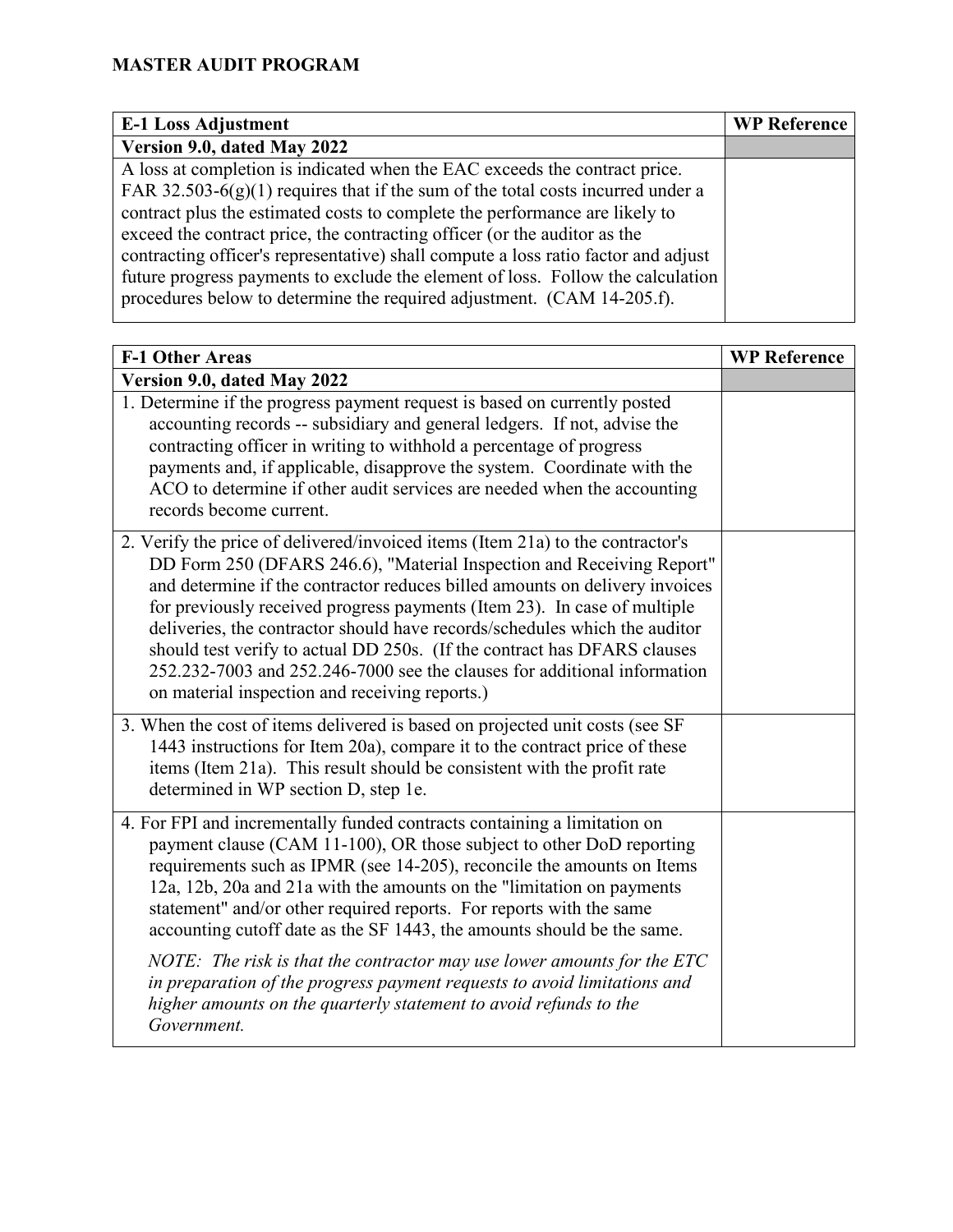| <b>F-1 Other Areas</b>                                                                                                                                                                                                                                                                                                                                                                                                                                                                                                                                                                                          | <b>WP Reference</b> |
|-----------------------------------------------------------------------------------------------------------------------------------------------------------------------------------------------------------------------------------------------------------------------------------------------------------------------------------------------------------------------------------------------------------------------------------------------------------------------------------------------------------------------------------------------------------------------------------------------------------------|---------------------|
| 5. Trace Item 23 (Total Amount Liquidated and to be liquidated) to contractor's<br>accounting records (contra accounts or schedules). This amount represents<br>the amount of previous progress payments liquidated as well as those to be<br>liquidated from billings submitted but not yet paid. Determine if the<br>contractor compares amounts billed to receipts for each invoice and<br>coordinates with the paying office if amounts differ, especially if receipts<br>exceed billings. (See CAM 14-205.j)                                                                                               |                     |
| 6. Ensure that progress payment requests on costs related to undefinitized<br>contract actions are separately identified and are limited to 80% of eligible<br>costs as determined by the contract terms (see FAR $32.102(e)(2)$ ). In<br>addition, for DoD contracts, the contractor should not bill more than 50%<br>of the not-to-exceed price until the contractor submits a qualifying proposal<br>to definitize the action. Limitations are covered by DFARS 217.7404-4 for<br>undefinitized contract actions and DFARS 243.204-70-4 for undefinitized<br>change orders. See CAM 14-202.3.e for guidance. |                     |
| 7. Perform the "Fair Value" test. If the unliquidated progress payments exceed<br>the fair value of the work accomplished on the undelivered portion of the<br>contract, FAR 52.232-16(c)(5) provides for the Contracting Officer to<br>reduce or suspend payments or adjust the liquidation rate.                                                                                                                                                                                                                                                                                                              |                     |
| a. Calculate the fair value of undelivered work on the contract as the lesser<br>of SF 1443, Item 20e or 21e (or the maximum unliquidated progress<br>payments, SF 1443, Item 22).                                                                                                                                                                                                                                                                                                                                                                                                                              |                     |
| b. Take the fair value calculation above and compare it with the sum of<br>Item 24 (Unliquidated Progress Payments) plus Item 26 (Amount of<br>Current Invoice for Progress Payment).                                                                                                                                                                                                                                                                                                                                                                                                                           |                     |
| c. If the result is a fair value test failure, determine the cause of the failure.<br>The two most common causes of a fair value test failure are a loss on a<br>contract or a liquidation rate problem. Coordinate with the contracting<br>officer to determine the need to apply the appropriate loss ratio or to<br>adjust the liquidation rate.                                                                                                                                                                                                                                                             |                     |
| d. On a loss contract, application of the loss ratio constitutes the adjustment<br>that ensures progress payments do not exceed the value of work<br>performed (Fair Value Test). See FAR 32.503-6(f).                                                                                                                                                                                                                                                                                                                                                                                                          |                     |
| 8. Test the contractor's accounting system internal controls related to billings<br>for reconciling amounts received on billings for this contract. If the test<br>finds that the contractor has received overpayments, further test the<br>contractor's controls for notifying the contracting officer and the paying<br>office.                                                                                                                                                                                                                                                                               |                     |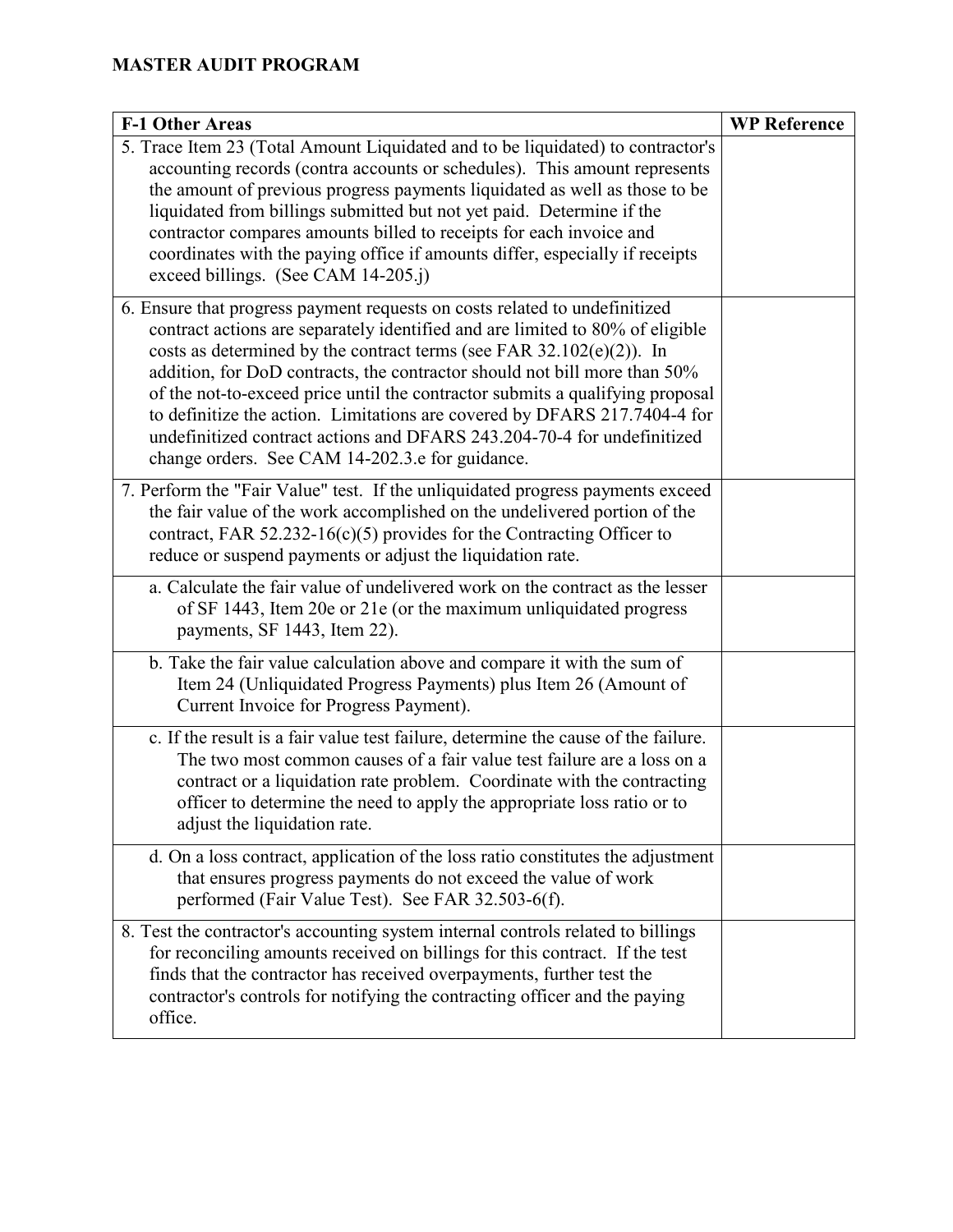|    | <b>F-1 Other Areas</b>                                                                                                                                                                                                                                                                                                            | <b>WP Reference</b> |
|----|-----------------------------------------------------------------------------------------------------------------------------------------------------------------------------------------------------------------------------------------------------------------------------------------------------------------------------------|---------------------|
|    | 9. If the liquidation rate is less than the progress payment rate, the auditor<br>should:                                                                                                                                                                                                                                         |                     |
| a. | Coordinate with the ACO and determine the estimated profit used to<br>establish the alternate liquidation rate.                                                                                                                                                                                                                   |                     |
|    | b. Verify that the current profit being realized on the contract (contract<br>price less the estimated cost at completion (EAC)) is at least equal to or<br>exceeds the estimated profit used to establish the alternate liquidation<br>rate. See detailed audit procedures for the evaluation of the contractors<br>EAC.         |                     |
|    | c. If the current profit is less than the profit used to establish the alternate<br>liquidation rate, recommend to the ACO that the alternate liquidation<br>rate be changed to reflect the current profit estimate.                                                                                                              |                     |
|    | d. If a modification changing the alternate liquidation rate is subsequently<br>issued by the ACO, the auditor should verify that the contractor<br>determines the impact of the revised alternate liquidation rate on prior<br>contract deliveries and makes timely refund of prior contract invoice<br>billings, if applicable. |                     |
|    | e. Verify that the contractor annually certifies its alternate liquidation rate<br>in accordance with FAR 32.503-9(a)(9). The certificate should be<br>accompanied by adequate supporting information.                                                                                                                            |                     |
|    | 10. Add any additional audit steps considered necessary under the<br>circumstances (see CAM 14-205).                                                                                                                                                                                                                              |                     |

| <b>G-1 Subcontractors Progress Payments</b>                                                                                                                                                                                                                                                                                                                                                                                                                                                      | <b>WP Reference</b> |
|--------------------------------------------------------------------------------------------------------------------------------------------------------------------------------------------------------------------------------------------------------------------------------------------------------------------------------------------------------------------------------------------------------------------------------------------------------------------------------------------------|---------------------|
| Version 9.0, dated May 2022                                                                                                                                                                                                                                                                                                                                                                                                                                                                      |                     |
| Verify the amounts claimed for subcontractor financing (progress payments,<br>performance-based payments, or commercial item financing) (Items 14.a<br>through 14.e) to the prime (higher-tier) contractor's accounting books and<br>records. Determine if the prime (higher-tier) contractor's procedures for<br>analyzing subcontractor progress payment requests and for liquidating progress<br>payments on subcontractor deliveries protect the Governments interest (see<br>CAM 14-205.g). |                     |